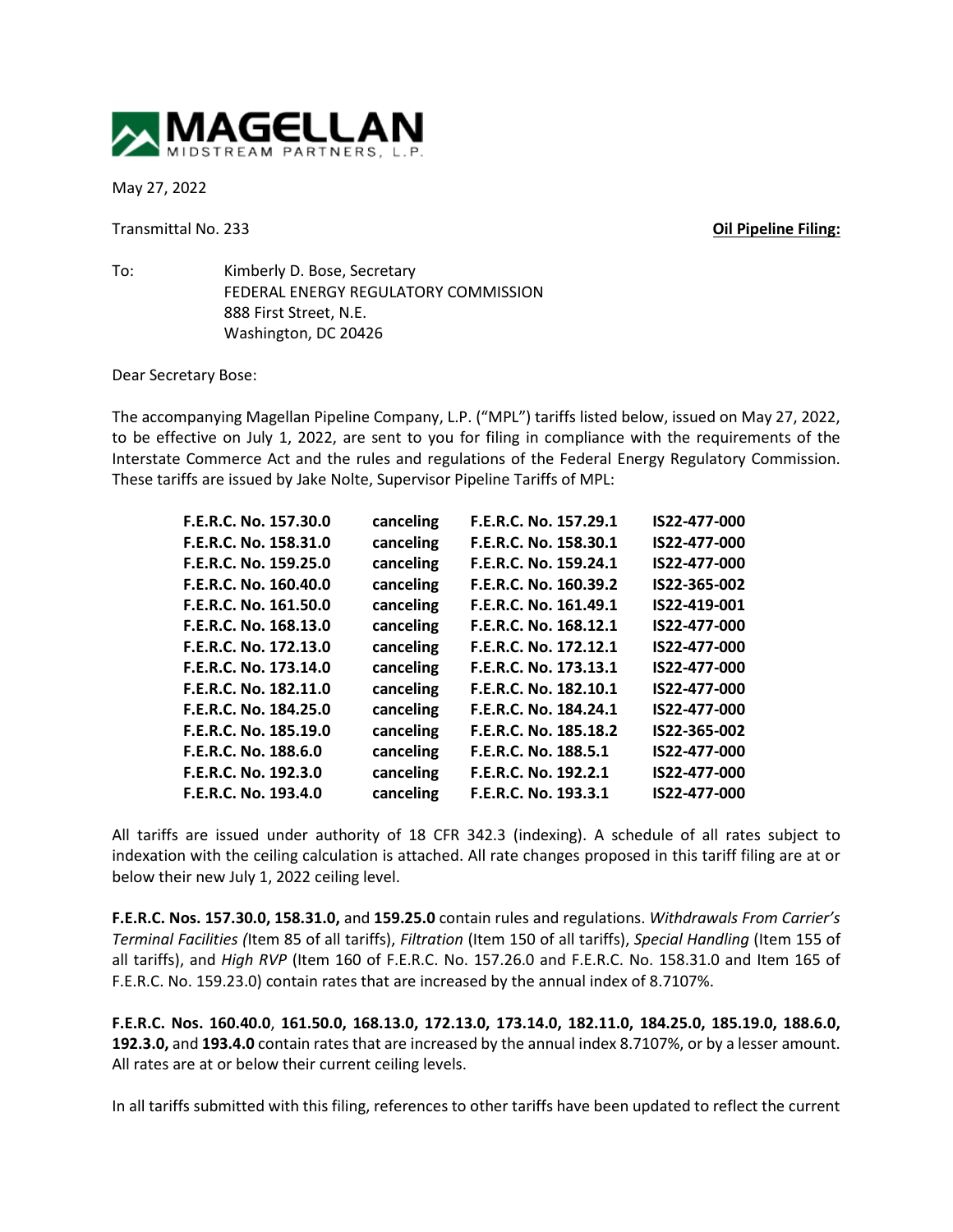tariff numbers where applicable. Additionally, MPL has begun a process of reformatting and simplifying its tariff documents, and that process is reflected in this filing. While the look and feel of some tariff documents have been updated, all substantive changes are marked with the appropriate indicators.

MPL hereby respectfully requests that all protests, complaints, suspensions, motions, or orders, which in any way affect this publication, be transmitted via facsimile concurrent with their filing/issuance to Jake Nolte and Leah Ward at (918) 574-7039, confirmed at the telephone numbers shown below.

I hereby certify that I have on or before this date sent one copy of the publications and transmittal to each subscriber thereto by means of transmission agreed upon in writing by the subscriber. Questions and services regarding this filing should be directed to Jake Nolte at the address and phone number shown below.

Respectfully submitted,

Jane Note

Jake Nolte Supervisor, Pipeline Tariffs One Williams Center, MD-28 Tulsa, OK 74172 (918) 574-7176 jake.nolte@magellanlp.com

Leah Ward Senior Counsel & Director, Compliance & Ethics One Williams Center, MD-28 Tulsa, OK 74172 (918) 574-7454 leah.ward@magellanlp.com